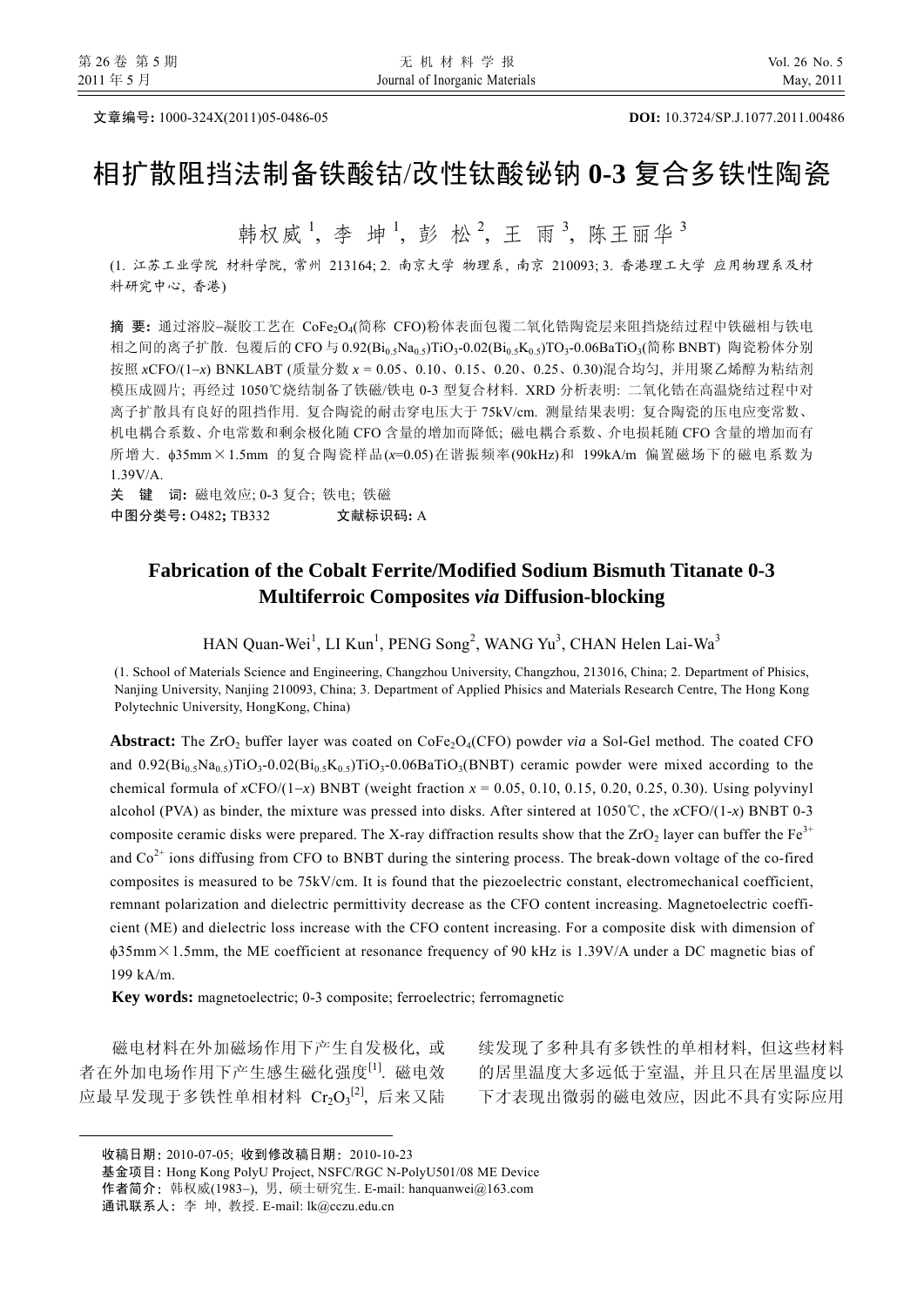价值.

自从 Suchtelen 等<sup>[3]</sup>于 1972 制备了第一种铁电/ 铁磁复合材料块材以来, 各国科学家开展了大量具 有磁电效应的铁电/铁磁复合材料的制备和研究工 作[4-6]. 随着实验研究的深入和制备工艺的改善, 铁 电/铁磁复合材料表现出的性能也越来越好, 这在传 感器、微位移器、反馈系统以及微波领域、高密度 信息存储器等方面具有潜在的应用价值. 磁电复合 材料主要有三种结构: 一是颗粒复合(0-3 型)<sup>[7]</sup>, 二 是叠层复合(2-2 型)<sup>[8]</sup>, 三是 1-3 复合<sup>[9]</sup>.

铅基陶瓷在制备过程中铅的挥发会对人体及环 境产生危害, 因此无铅压电、铁电材料成为未来发 展的趋势. 本工作制备了二氧化锆包覆的铁磁性的 CoFe2O4(简写为 CFO)粉体; 再将其与具有良好铁 电性的钛酸铋钠基压电陶瓷  $0.92(Bi_0,Na_0,s)$ TiO<sub>3</sub>- $0.02(Bi_0, K_0, TO_3-0.06$  BaTiO<sub>3</sub> (简称 BNBT)粉体混 合, 通过共烧制备了 0-3 复合陶瓷材料, 并研究该 复合材料的晶体结构、压电、铁电和磁电性能.

#### **1** 实验

实验原料采用分析纯的氧化铋[Bi<sub>2</sub>O<sub>3</sub>, 99%]、无 水乙酸钠 [NaAc, ≥ 99%] 、一水合草酸钾  $[K_2C_2O_4·H_2O, ≥99.8%$ ]、乙酸钡[BaAc<sub>2</sub>, ≥99%]、 二氧化钛[TiO<sub>2,</sub> 99+%]. 按照化学式将上述原料称 量于玛瑙研钵, 充分研细、混合均匀, 在550℃热解 1 h, 850℃预烧 2 h. 预烧料在酒精介质中球磨 4 h 制 得 BNBT 粉体.

以分析纯的三氧化二钴 $[Co<sub>2</sub>O<sub>3</sub>]$  ≥99%]和三氧 化二铁 [Fe<sub>2</sub>O<sub>3</sub>, ≥ 99%] 为原料, 按照化学式 CoFe2O4球磨混合, 在 1275℃烧结 2 h. 所得 CFO 经 破碎、以水为介质球磨 4 h 成 CFO 粉体. 将 20g 干 燥 CFO 粉体悬浮在 200mL 甲苯中, 加入异丙醇锆 2 g, 超声分散 30 min; 强力搅拌下, 于 80℃滴加 2g 水+5g 乙醇混合物; 回流 30 min 后篜出部分低沸点 物质, 冷却、过滤. 将表面涂覆  $ZrO<sub>2</sub>$ 胶体的 CFO 粉 体于 550℃热解 1 h, 冷却, 用研钵轻轻研散, 于 800℃退火 1 h 形成扩散阻挡层. 用扫描电镜观察涂 覆情况. 如有必要, 可重复上述操作一次以提高包 覆效果.

按计量比 *x*CFO/(1−*x*)BNBT (质量分数 *x* = 0、 0.05、0.10、0.15、0.20、0.25、0.30)分别将两种粉 体混合均匀, 并加入 5%的 PVA 进行造粒、压片, 制 成φ14mm×1mm 和φ35mm×2mm 的圆片. 圆片样 品在 550℃热解 1 h, 以 10℃/min 升温到 1050℃烧 结 0.5 h(*x*=0 的样品在 1150℃烧结 2 h)得到复合陶

瓷圆片. 用日本理学 D/max 2500 PC 型 X 射线衍射 仪分析陶瓷的晶相. 陶瓷圆片两面涂覆低温银浆, 于 650℃烧结 30 min 成为银电极. 将样品浸于硅油 中, 在 55kV/cm 电场下极化 5 min; 然后短路老化 24 h, 用 ZJ-3AN 型准静态 *d*<sup>33</sup> 测量仪测量陶瓷的压 电应变常数 *d*33; 用 Agilent 4294A 阻抗分析仪测量 陶瓷的介质阻抗, 根据谐振−反谐振法测量并计算 样品的机电耦合系数  $k_t$ 、 $k_p$ . 样品的电滞回线用 Radiant 公司的 RT6000HV 测量; 磁电效应用磁电耦 合测试系统测量.

#### **2** 结果和讨论

烧结温度和时间对复合陶瓷的致密度、两相之 间的扩散以及后续的极化漏电流、压电、铁电性能 都有很大影响. 长时间高温烧结会造成两相之间的 严重扩散, 陶瓷的漏导增加, 不利于陶瓷的极化好 铁电压电性能. 烧结温度过低、时间太短时, 陶瓷的 收缩率小、密度低, 也不利于两相间的应力传递, 进 而影响磁电性能. 烧结温度分别选择为 950、1000、 1050、1100℃, 烧结时间为 30 min. 实验发现: 所选 定组成复合材料的成瓷温度约为 1000℃; 同一组分 陶瓷的介电损耗随烧结温度的升高有所降低, 在 1050℃时翻转升高. 因此实验选定在 1050℃烧结 30 min 的样品进行电性能测试分析.

图 1 是 BNBT-*x*CFO(*x*=0~0.30)的 XRD 图谱. 从 图上可以看出尖晶石相 CFO 和钙钛矿相 BNBT 陶 瓷相共存. 随着 CFO 含量的增大, 尖晶石相的 CFO 特征峰逐渐增强, 但也产生了少量杂峰, 这是由于 钠离子的扩散能力很强、反应活性高, 烧结过程中 仍有部分与 ZrO<sub>2</sub> 反应生成了少量新相.

图 2 是在 1050℃下烧结 30min 所得(1-*x*)BNBT*x*CFO 复合陶瓷的 SEM 照片. 图中可以清楚地观察 到两相的共存, 颜色较浅的晶粒为 BNBT, 深色晶



图 1 (1−*x*)BNBT-*x*CFO 陶瓷样品的 XRD 图谱 Fig. 1 XRD patterns of (1−*x*)BNBT-*x*CFO ceramics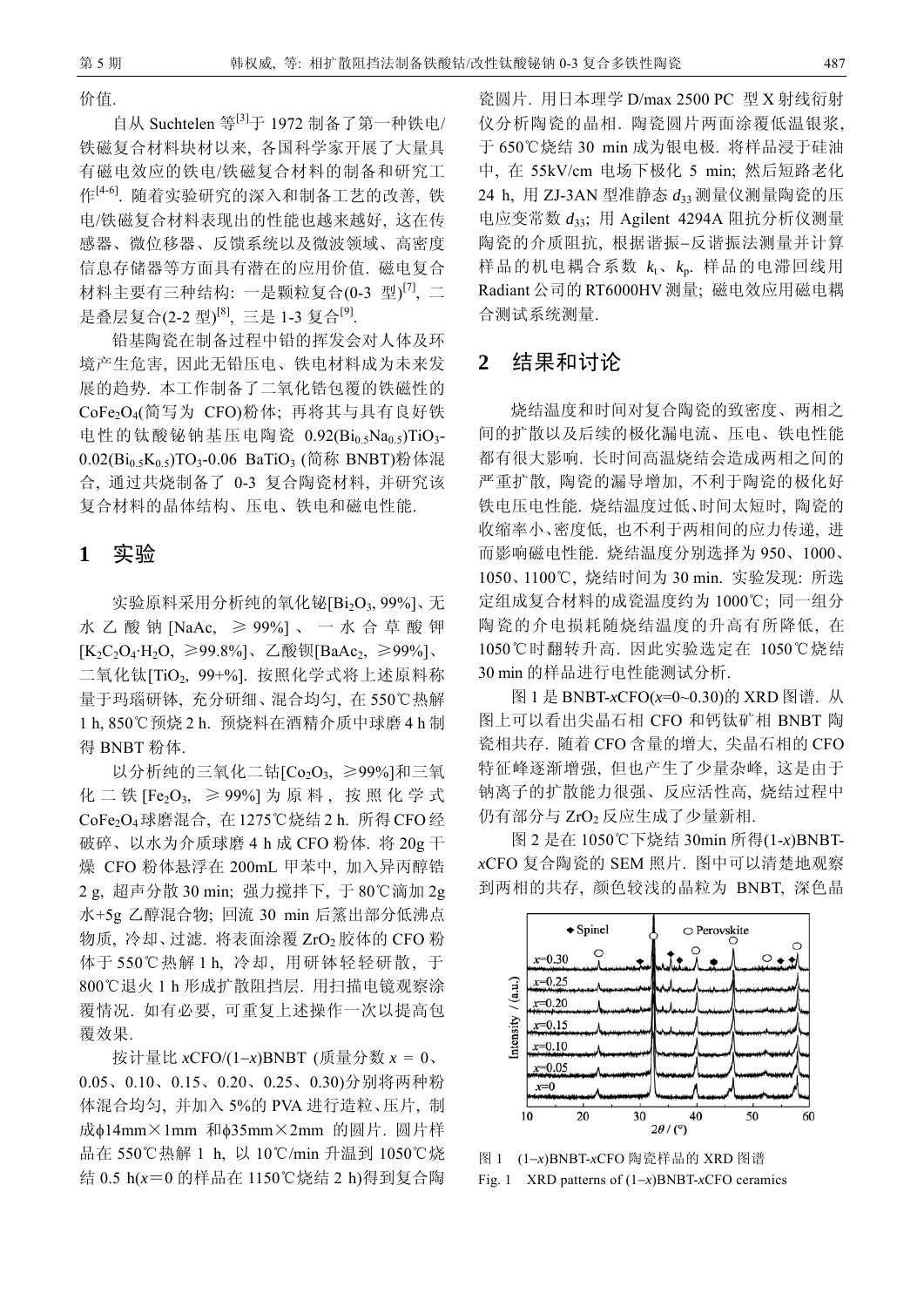

图 2 (1−*x*)BNBT-*x*CFO 陶瓷的 SEM 照片 Fig. 2 SEM images of (1−*x*)BNBT-*x*CFO ceramics

粒为 CFO, 两相结晶完好. CFO 含量较低的陶瓷 BNBT 晶粒较大, 当 CFO 含量高于 0.2 时 BNBT 晶 粒反而减小. 能谱分析表明: 虽然二氧化锆层对离 子扩散有较好的阻挡作用, 但仍然有少量铁钴离子 进入 BNBT 相. 随着 CFO 含量增大, 两相接触面积 增大, 扩散总量增加, 铁钴离子对 BNBT 晶粒生长 有明显的抑制作用.

图 3 为 1050℃烧结样品的介电常数和介电损 耗随 CFO 含量的变化. 可以看出, 随 CFO 含量的增 大, 介电常数减小, 介电损耗增大. 说明扩散引起 陶瓷的漏导增加, 这与 XRD 结果相一致.

图 4 为(1-*x*)BNBT-*x*CFO 样品压电应变常数 *d*<sup>33</sup> 和机电耦合系数  $k_t$ 、 $k_p$ 随 CFO 含量的变化情况. 当 *x*>0.25 时, 测试过程中已找不到明显的谐振峰, 因 此样品机电耦合系数也无法计算. 从图 4 可以看到, 样品压电应变常数  $d_{33}$ 、机电耦合系数  $k_1$ 、 $k_2$  随着



图 3 CFO 含量对(1−*x*)BNBT-*x*CFO 陶瓷介电性能的影响 Fig. 3 Effect of CFO content on the dielectric properties of (1−*x*)BNBT-*x*CFO ceramics

CFO 含量的增加而降低. 影响复合陶瓷铁电相性能 的原因主要是烧结过程中铁和钴离子扩散进入铁电 相. 样品可以在 55kV/cm 下极化说明, 当 CFO 的含 量少时, ZrO2 阻挡层对铁、钴离子起到了很好的阻 挡作用; 当 CFO 含量继续增大时, 两相间的相界面 积增大, 通过 ZrO<sub>2</sub>层扩散进入铁电相的钴、铁离子 总量超出 BNBT 陶瓷的容忍极限, 从而引起压电性 能的降低. 另外, CFO 相的电导率比铁电相高得多, 介电性能差异很大, 该相的漏导使得部分电荷损失. 这也使得 *d*<sup>33</sup> 等压电参数的测量值降低.

图 5 为(1-*x*)BNBT-*x*CFO 样品的电滞回线, 测 试条件为 75kV/cm, 4Hz. 从图 5 可以看到, CFO 的 加入, 显著改变了电滞回线的形状, *x*=0.05、0.10 和 0.15 样品的电滞回线比较规范, 漏电流较小. *x*>0.20 的样品铁电性已经很弱, 这可能由于 CFO 的大量掺 入, 相界面增大, 烧结过程中的扩散总量较大, 从



图 4 CFO 含量对(1−*x*)BNBT-*x*CFO 陶瓷压电性能的影响 Fig. 4 Effect of CFO content on the ceramic properties of (1−*x*)BNBT-*x*CFO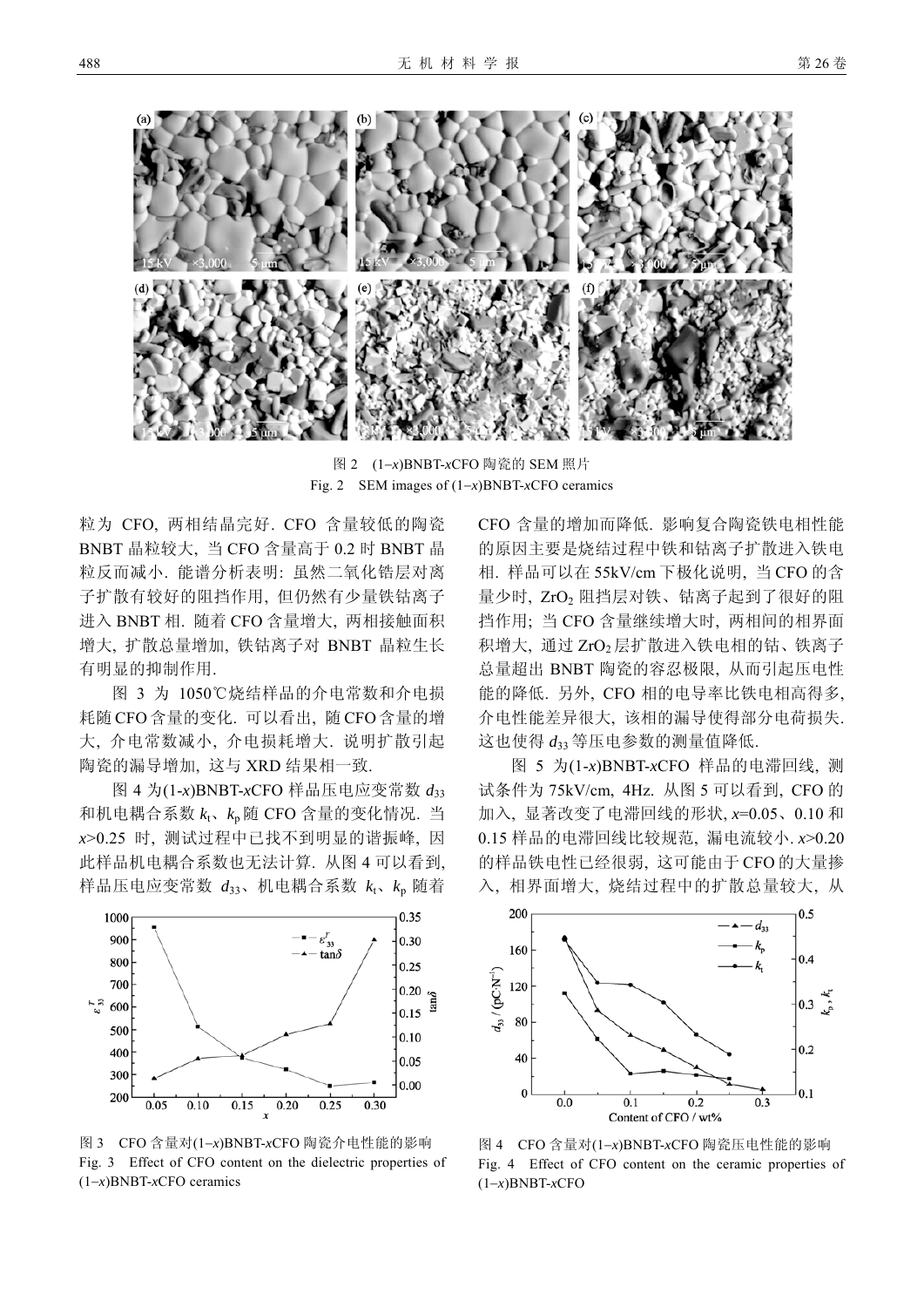

图 5 不同 CFO 含量(1−*x*)BNBT-*x*CFO 陶瓷的电滞回线 Fig. 5 *P*-*E* loops of the (1−*x*)BNBT-*x*CFO ceramics with different CFO contents

而降低了样品的铁电性. 矫顽场随 CFO 含量的增加 有所增加, *x*=0.15 时矫顽场最大, 达到 51kV/cm, 之 后随 CFO 含量的增加而降低. 为了证明二氧化锆层 的作用, 还用同样条件烧结了无 ZrO<sub>2</sub>阻挡层的复合 陶瓷样品, 该样品在极化时产生了很大的漏电, 在 很低的电场下就被击穿, 无法极化.

图 6 为(1−*x*)BNBT-*x*CFO 陶瓷的剩余极化强度 *P*r和矫顽电场强度*E*c与CFO含量的关系, 由图可见, 陶瓷的剩余极化强度随着 CFO 含量的增大而减小, 从 23.4μC/cm2 (*x*=0.05)降低到 2.9μC/cm2 (*x*=0.25). 陶瓷矫顽电场强度也明显受到 CFO 含量的影响, 矫 顽电场强度随 CFO 含量的增大先增后减, *x*=0.15 时 矫顽电场强度最大, 为 51kV/cm.

图 7 为(1−*x*)BNBT-*x*CFO 陶瓷磁电效应−频率图. 从图可以看出: 随着频率的增加, 磁电系数线性增 长, 在 72.5kHz 附近时出现一个小的峰, 此时各组 分的磁电系数分别为 0.08、0.11 和 0.17V/A.

图8(a)为*x*=0.05的大直径(φ=35mm)陶瓷圆片样 品的频率−阻抗图. 样品谐振频率为 86.1kHz, 反谐 振频率为 88.1kHz. 其  $k_1$ 、 $k_p$ 值分别为 0.39 和 0.23.



图 6 矫顽场和剩余极化强度与 CFO 含量关系 Fig. 6 Remnant polarization Pr and coercive field  $E_c$  of (1−*x*) BNBT-*x*CFO ceramics as a function of CFO content



图 7 频率对磁电效应系数的影响





图 8 *x*=0.05 样品的阻抗频率谱(a)和磁电效应系数与频率 的关系(b)

Fig. 8 (a) Frequency dependence of impedance and (b) frequency dependence of magnetoelectric coefficient for the (1−*x*)BNBT-*x*CFO ceramic with *x*=0.05

图 8(b)为 x=0.05 样品在 1.99×10<sup>5</sup>A/m 偏磁场下的磁电 效应−频率图. 大直径样品的径向谐振发生在较低的 频率, 在磁电测量仪器的测量范围. 从图 8 可以看出, 在 90kHz 时存在明显的谐振峰, 谐振时的磁电系数可 达 1.39V/A, 而在远离谐振频率的低频区磁电转换系 数随频率变化几乎为直线. 这有益于器件的制作.

## **3** 结论

制备了(1−*x*)BNBT-*x*CFO (*x* = 0.05、0.10、0.15,